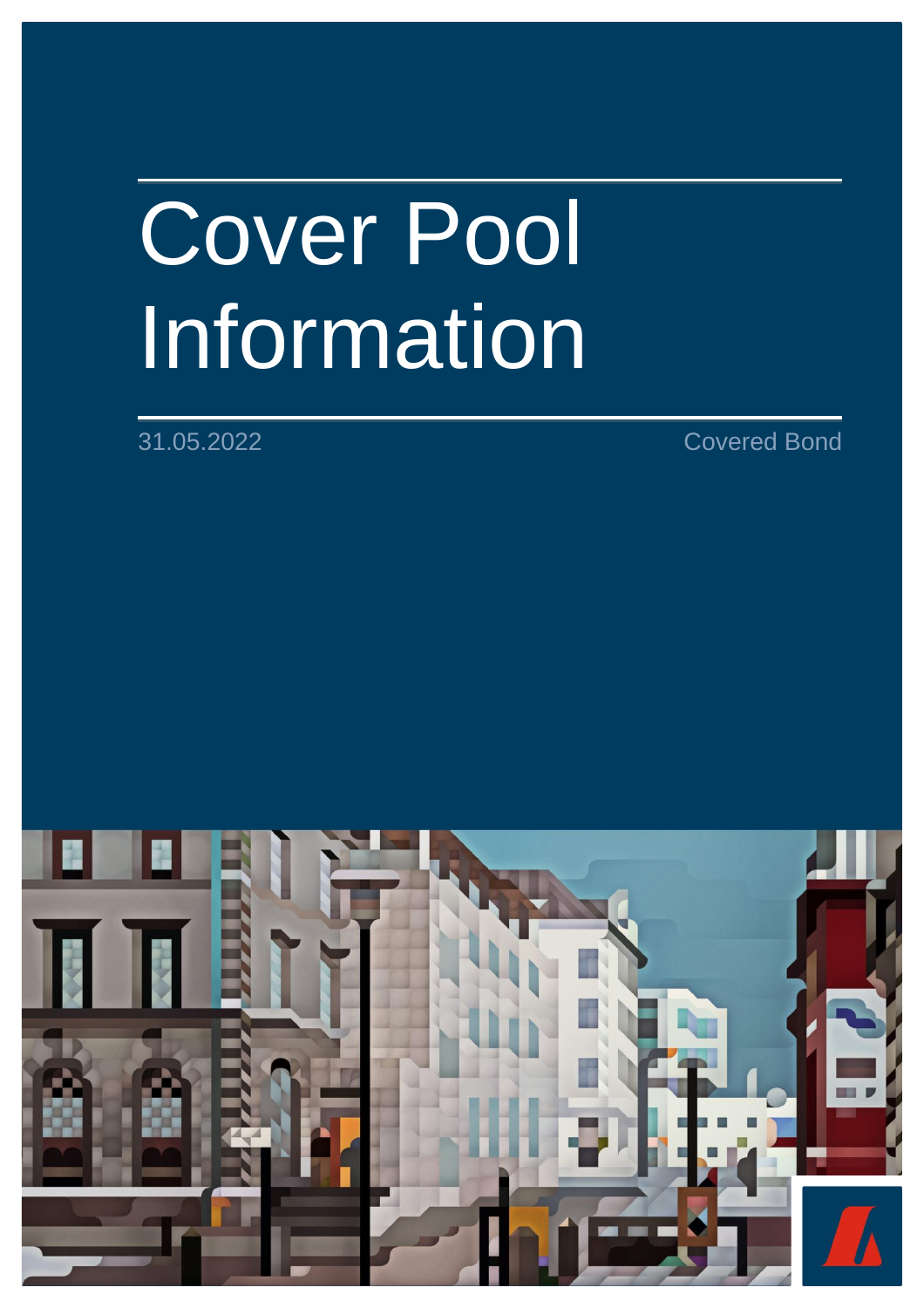## Landsbankinn Covered Bonds report



Report date:

31.05.2022

| <b>Portfolio Characteristics</b>  | Indexed* | Non-Indexed | <b>Total</b> |
|-----------------------------------|----------|-------------|--------------|
| <b>Total Cover Pool Balance</b>   | 149.007  | 117,293     | 266,301      |
| Average Loan Balance              | 20       | 18          | 19           |
| No. of Loans                      | 7,452    | 6,380       | 13,832       |
| No. of Borrowers                  | 6,613    | 6,013       | 12,626       |
| No. of Properties                 | 6,541    | 5,972       | 12,513       |
| <b>WA LTV</b>                     | 57%      | 49%         | 54%          |
| <b>WA Seasoning (Years)</b>       | 4.09     | 2.59        | 3.43         |
| <b>WA Remaining terms (Years)</b> | 30.37    | 30.86       | 30.59        |
| <b>WA Interest Rate</b>           | 2.13%    | 4.63%       | 3.23%        |

\*Indexed mortgage linked to the consumer price index in iceland as published by statistic Iceland (Hagstofa Íslands: www.hagstofa.is).

| LTV %        | Exposure (ISK) | Percentage | No. Loans | Percentage |
|--------------|----------------|------------|-----------|------------|
| $0 - 20$     | 12,283         | 5%         | 1,832     | 13%        |
| $20 - 30$    | 19,411         | 7%         | 1,467     | 11%        |
| 30-40        | 30,338         | 11%        | 1,832     | 13%        |
| 40-50        | 35,554         | 13%        | 1,848     | 13%        |
| 50-60        | 48,776         | 18%        | 2,174     | 16%        |
| 60-70        | 74,423         | 28%        | 2,970     | 21%        |
| 70-80        | 45,517         | 17%        | 1,709     | 12%        |
| 80-90        | 0              | 0%         | 0         | 0%         |
| more than 90 | 0              | 0%         | $\Omega$  | 0%         |
| <b>Total</b> | 266,301        | 100%       | 13,832    | 100%       |

| Area              | Exposure (ISK) | Percentage | No. Loans | Percentage |  |
|-------------------|----------------|------------|-----------|------------|--|
| Reykjavík         | 97,281         | 37%        | 4,645     | 34%        |  |
| Höfuðborgarsvæðið | 83,694         | 31%        | 3,598     | 26%        |  |
| Norðurland eystra | 18,115         | 7%         | 1,215     | 9%         |  |
| Suðurland         | 21,885         | 8%         | 1,394     | 10%        |  |
| <b>Suðurnes</b>   | 25,255         | 9%         | 1,439     | 10%        |  |
| Vesturland        | 10,282         | 4%         | 643       | 5%         |  |
| Vestfirðir        | 2,424          | 1%         | 266       | 2%         |  |
| Austurland        | 4,969          | 2%         | 436       | 3%         |  |
| Norðurland vestra | 2,394          | 1%         | 196       | 1%         |  |
| <b>Total</b>      | 266,301        | 100%       | 13,832    | 100%       |  |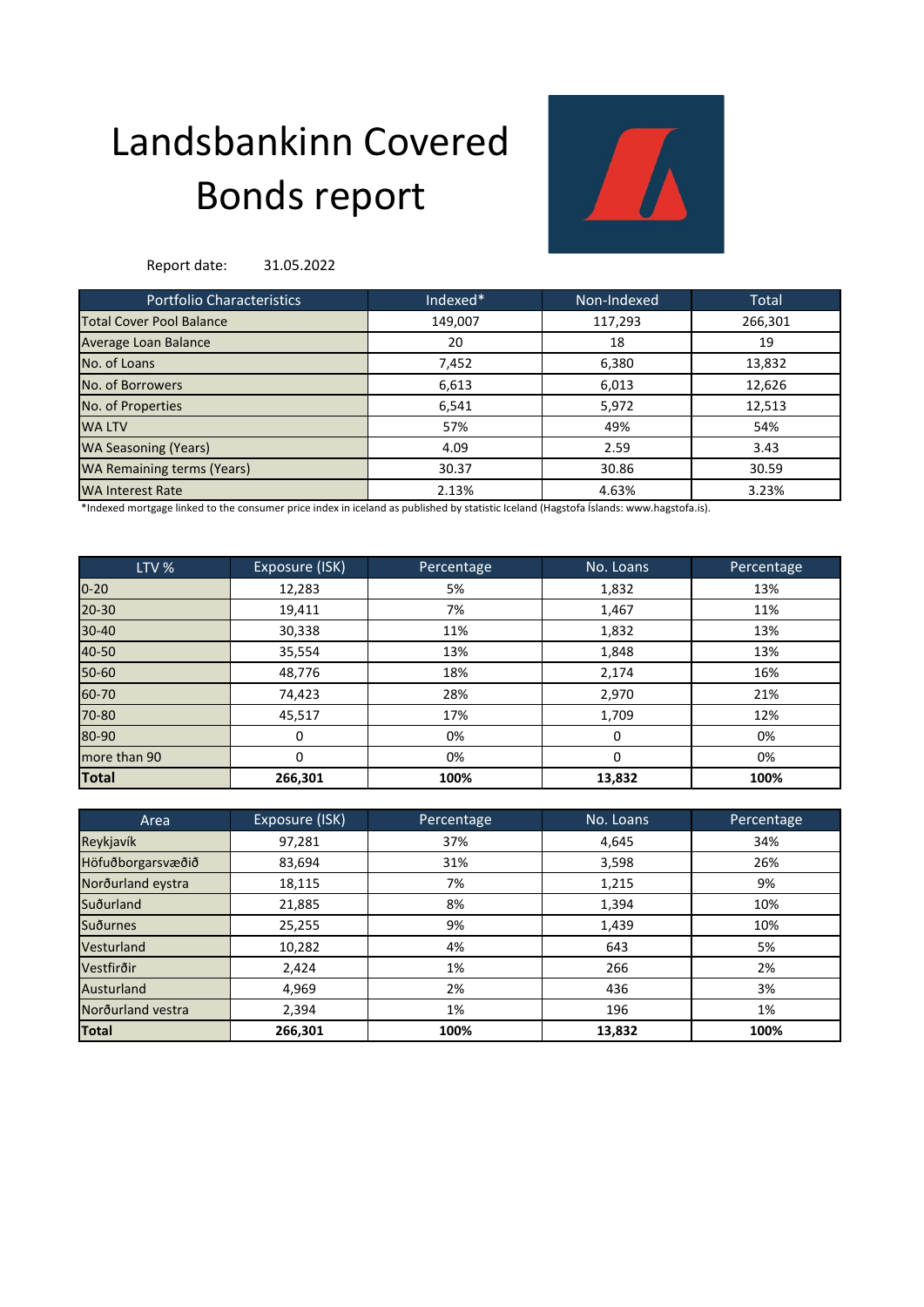| Payment frequency | Exposure (ISK) | Percentage | No. Loans | Percentage |  |
|-------------------|----------------|------------|-----------|------------|--|
| Monthly           | 266.279        | 100%       | 13.828    | 100%       |  |
| <b>Other</b>      |                | 0%         |           | 0%         |  |
| <b>Total</b>      | 266.301        | 100%       | 13,832    | 100%       |  |

| Days in arrears | Exposure (ISK) | Percentage | No. Loans | Percentage |  |
|-----------------|----------------|------------|-----------|------------|--|
| Not in arrears  | 264,535        | 99%        | 13,754    | 99%        |  |
| $1 - 30$        | 263            | 0%         | 20        | 0%         |  |
| 31-60           | 1,328          | 0%         | 50        | 0%         |  |
| 61-90           | 175            | 0%         |           | 0%         |  |
| More than 90    |                | 0%         |           | 0%         |  |
| <b>Total</b>    | 266,301        | 100%       | 13,832    | 100%       |  |

| Seasoning (Years) | Exposure (ISK) | Percentage | No. Loans | Percentage |
|-------------------|----------------|------------|-----------|------------|
| $0-3$             | 164,802        | 62%        | 7,252     | 52%        |
| $3-6$             | 71,536         | 27%        | 4,003     | 29%        |
| $6-9$             | 19,537         | 7%         | 1,632     | 12%        |
| $9 - 12$          | 3,196          | 1%         | 346       | 3%         |
| more than 12      | 7,231          | 3%         | 599       | 4%         |
| <b>Total</b>      | 266,301        | 100%       | 13,832    | 100%       |

| Remaining (Years) | Exposure (ISK) | Percentage | No. Loans | Percentage |  |
|-------------------|----------------|------------|-----------|------------|--|
| $0-5$             | 405            | 0%         | 186       | 1%         |  |
| $5 - 10$          | 4.904          | 2%         | 1,023     | 7%         |  |
| $10 - 20$         | 22,255         | 8%         | 1,994     | 14%        |  |
| $20 - 30$         | 74,084         | 28%        | 3,633     | 26%        |  |
| more than 30      | 164,653        | 62%        | 6.996     | 51%        |  |
| <b>Total</b>      | 266,301        | 100%       | 13,832    | 100%       |  |

| Loan Balance (m.) | Exposure (ISK) | Percentage | No. Loans | Percentage |  |
|-------------------|----------------|------------|-----------|------------|--|
| $0 - 30$          | 162.964        | 61%        | 11.256    | 81%        |  |
| 30-60             | 95,998         | 36%        | 2,465     | 18%        |  |
| 60-90             | 7.248          | 3%         | 110       | 1%         |  |
| more than 90      | 90             | 0%         |           | 0%         |  |
| <b>Total</b>      | 266,301        | 100%       | 13,832    | 100%       |  |

| Interest type     | Exposure (ISK) | Percentage | No. Loans | Percentage |
|-------------------|----------------|------------|-----------|------------|
| 3Y interest reset | 24,543         | 9%         | 960       | 7%         |
| 5Y interest reset | 51,768         | 19%        | 2,362     | 17%        |
| Fixed             | 6,302          | 2%         | 491       | 4%         |
| Floating          | 183,687        | 69%        | 10,019    | 72%        |
| <b>Total</b>      | 266,301        | 100%       | 13,832    | 100%       |